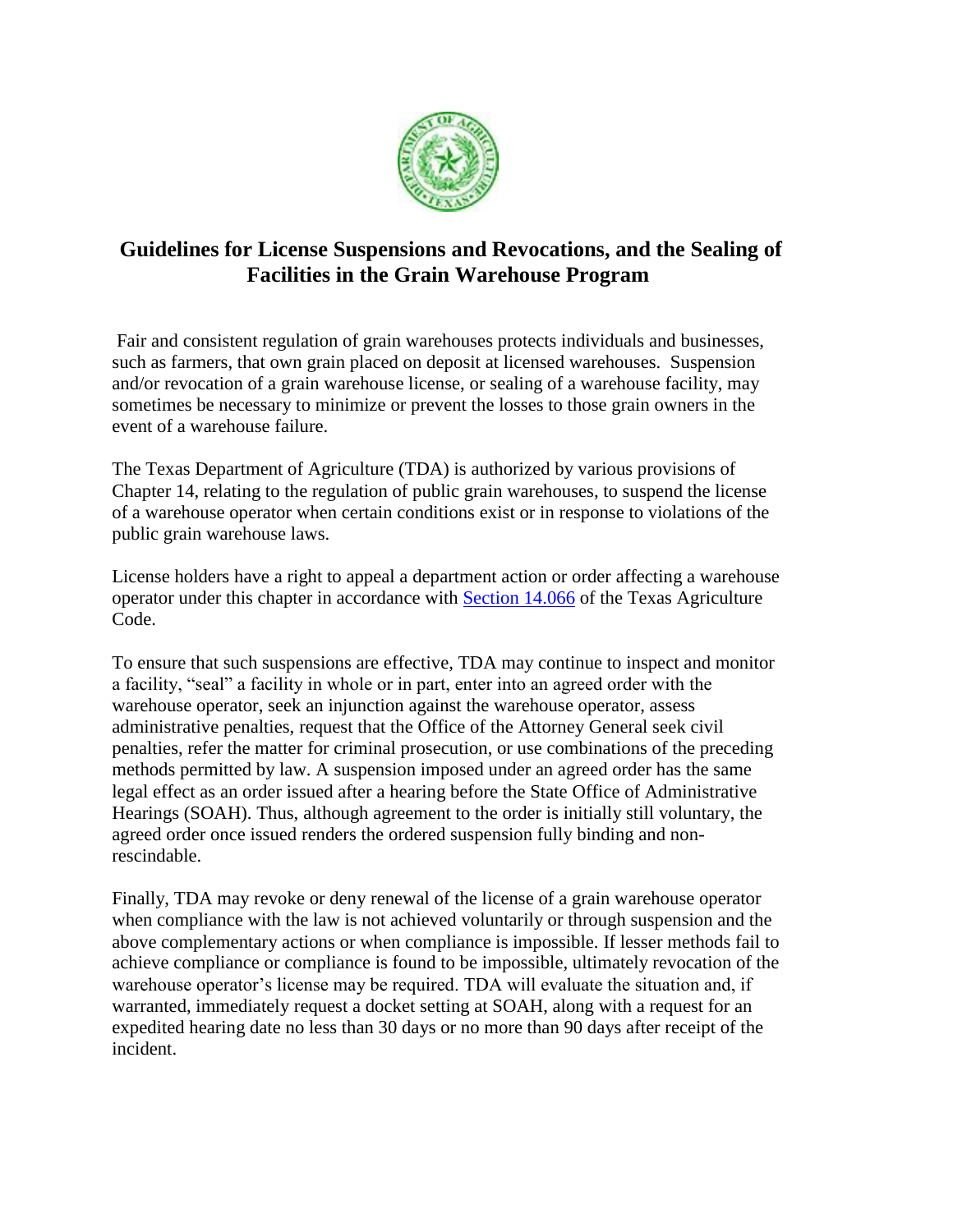All references to statutory sections below are to [Chapter 14 of the Texas Agriculture](http://www.statutes.legis.state.tx.us/Docs/AG/pdf/AG.14.pdf)  [Code,](http://www.statutes.legis.state.tx.us/Docs/AG/pdf/AG.14.pdf) unless otherwise noted.

# **Automatic Suspensions**

An automatic suspension immediately exists whenever the specified condition exists and continues until that condition is eliminated and the risk of its recurrence is minimized. Thus, automatic suspensions are generally indefinite in nature, although a warehouse operator may appeal the suspension to state district court pursuant to [Section 14.066.](http://www.statutes.legis.state.tx.us/Docs/AG/htm/AG.14.htm#14.066)

Automatic suspensions come into existence upon:

- cancellation of a required bond without an effective replacement Section [14.033](http://www.statutes.legis.state.tx.us/Docs/AG/htm/AG.14.htm#14.033)
- cancellation of a required letter of credit without an effective replacement - [Section 14.034](http://www.statutes.legis.state.tx.us/Docs/AG/htm/AG.14.htm#14.034)
- cancellation of a required insurance policy without an effective replacement - [Section 14.042](http://www.statutes.legis.state.tx.us/Docs/AG/htm/AG.14.htm#14.042)
- 1. Upon identifying an automatic suspension exists, TDA will immediately issue a written notice of suspension to the warehouse operator. The notice of suspension will specify a 10 business day deadline for correcting the applicable lapse.
- 2. After the noncompliance issue has been identified, TDA will arrange for a facility inspection to be conducted within 48 hours, or at a time TDA deems necessary, to determine whether or not storage obligations exist at the facility.
- 3. The initial deadline specified in the notice may be extended, either upon request of the operator or unilaterally by TDA. Extensions must be in writing, and be of duration no less than 10 business days or no more than 80 calendar days from the end of the initial deadline.
- 4. If storage obligations exist, other than company-owned grain, at the beginning of or during the suspension, then TDA will:
	- a. determine whether sealing is appropriate to the circumstances and, if so, will use appropriate methods for sealing the facility given the particular circumstances, the nature of the issue requiring sealing, the extent of sealing required, and available resources.
	- b. provide written notification to the warehouse operator regarding their responsibility for preserving both the quantity and the quality of depositor grain.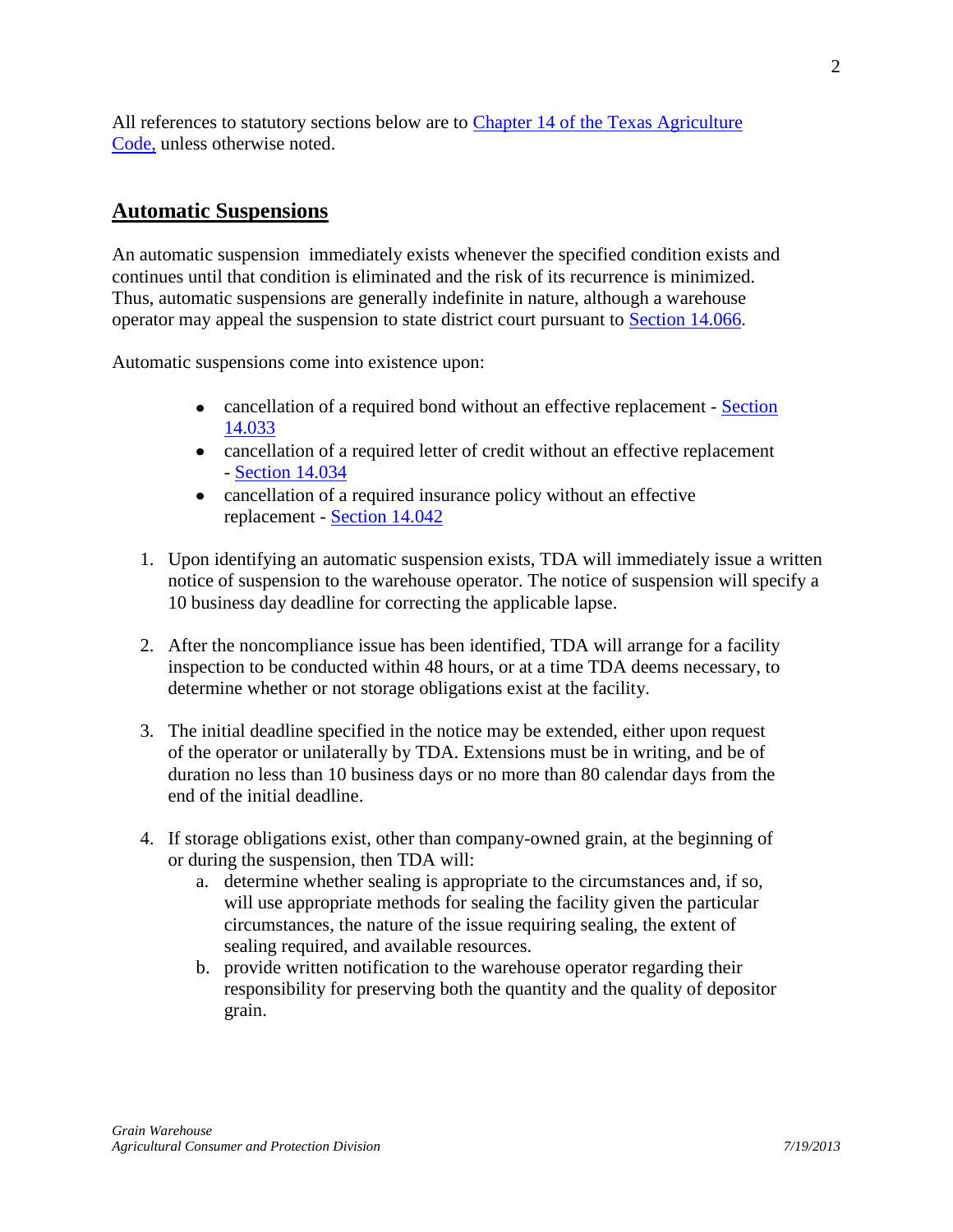Upon expiration of the final deadline, if the lapse has not been corrected or an Agreed Order (of Suspension) has not been issued, TDA may request a docket setting at the SOAH, along with a request for an expedited hearing date to revoke the warehouse operator's license. If the warehouse operator corrects the noncompliance and presents documents showing the insurance policy/bond/letter of credit was in effect prior to the expiration of an extended deadline, TDA will provide written notice lifting the suspension.

# **Suspensions Issued Without a Pre-Suspension Hearing**

In addition to Automatic suspensions, the Texas Agriculture Code provides for two other suspensions that can be issued without a pre-suspension hearing. These are provided under [Section 14.082](http://www.statutes.legis.state.tx.us/Docs/AG/htm/AG.14.htm#14.082) and [Section 14.083\(c\).](http://www.statutes.legis.state.tx.us/Docs/AG/htm/AG.14.htm#14.083) The warehouse operator may appeal a suspension under this section to state district court pursuant to Section [14.066 of the](http://www.statutes.legis.state.tx.us/Docs/AG/htm/AG.14.htm#14.066)  [Texas Agriculture Code.](http://www.statutes.legis.state.tx.us/Docs/AG/htm/AG.14.htm#14.066)

Unless an agreed order (of suspension) is entered into, suspensions under [Section14.083](http://www.statutes.legis.state.tx.us/Docs/AG/htm/AG.14.htm#14.083) cannot exceed 90 days without first requesting a hearing with SOAH.

### *Suspensions issued under [Section 14.082](http://www.statutes.legis.state.tx.us/Docs/AG/htm/AG.14.htm#14.082) may include:*

#### **Grain Shortage**

Upon a determination that a grain shortage exists, TDA will immediately issue a written notice of suspension to the warehouse operator. The warehouse operator will have 24 hours to correct the shortage. The suspension will remain in effect until the shortage is corrected or the license is revoked in lieu of a shortage correction. The consequence for failure to correct the shortage or comply with the suspension or the deadline for correcting the shortage will be administrative penalties, revocation of the warehouse operator's license, or use of combinations of methods permitted by law.

- 1. If the warehouse corrects the shortage prior to expiration of the deadline, the suspension will be lifted by written notice.
- 2. The initial 24 hour deadline may be extended, either upon request of the operator or unilaterally by TDA. Each extension must be in writing, and be of duration no less than 24 hours or no more than 30 calendar days from the end of the initial deadline. The maximum number of days to comply may not exceed 60 days, unless otherwise provided by TDA.
- 3. If the shortage is not corrected by the initial 24-hour deadline, regardless of whether or not an extension to comply is granted, TDA will:
	- a. determine whether sealing is appropriate to the circumstances and, if so, will use appropriate methods for sealing the facility given the particular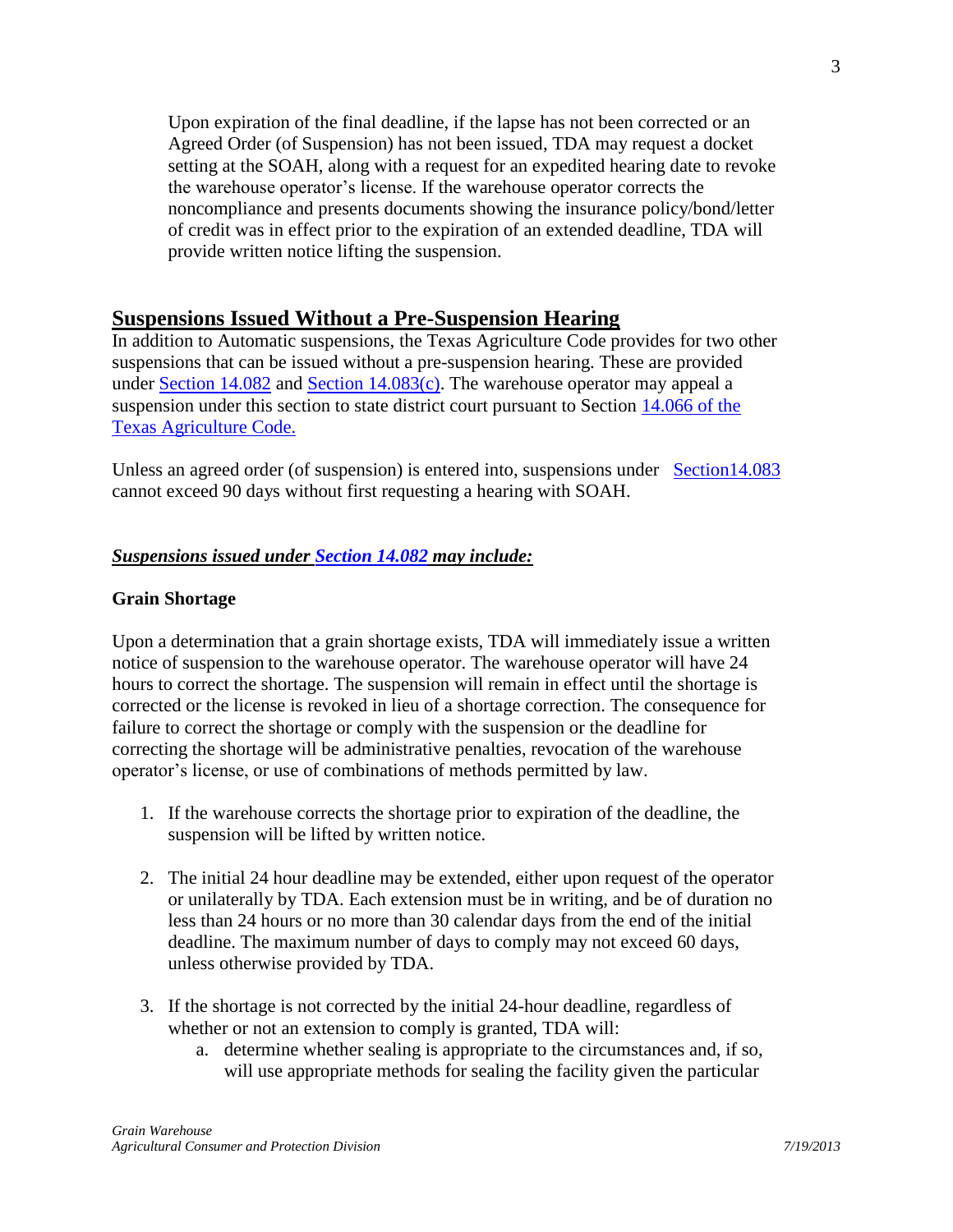circumstances, the nature of the issue requiring sealing, the extent of sealing required, and available resources.

- b. provide written notification to the warehouse operator regarding their responsibility for preserving both the quantity and the quality of depositor grain.
- 4. Upon expiration of the final deadline, if the warehouse operator is unable to correct the shortage or an Agreed Order (of Suspension) has not been issued, TDA may request a docket setting at SOAH, along with a request for an expedited hearing date to revoke the warehouse operator's license and will execute administrative penalties.

#### **Refusal of Inspection**

If a warehouse operator refuses inspection, TDA will immediately issue a written notice of suspension to the warehouse operator and will immediately seal the facility**.** The warehouse operator will have 24 hours to permit inspection. The consequence for failure to permit inspection or comply with the suspension or the deadline for permitting inspection will be administrative penalties, revocation of the warehouse operator's license, or use of combinations of methods permitted by law.

- 1. If the warehouse permits inspection prior to expiration of the deadline, TDA will provide written notice lifting the suspension, will remove the seal, and will execute administrative penalties.
- 2. The deadline to comply may not be extended beyond 24 hours.
- 3. If permission to inspect is not granted by the initial 24-hour deadline, TDA may request a docket setting at SOAH, along with a request for an expedited hearing date to revoke the warehouse operator's license.

#### **Operator unable to submit records or property for inspection**

Upon a determination that a warehouse operator is unable to submit records or property for inspection, TDA will immediately issue a written notice of suspension to the warehouse operator**.** The warehouse operator will have 24 hours to submit records or property for inspection. The consequence for failure to submit records or comply with the suspension or the deadline for submitting records will be administrative penalties, revocation of the warehouse operator's license, or use of combinations of methods permitted by law.

1. If compliance is achieved by the 24-hour deadline, TDA will provide written notice lifting the suspension and will execute administrative penalties.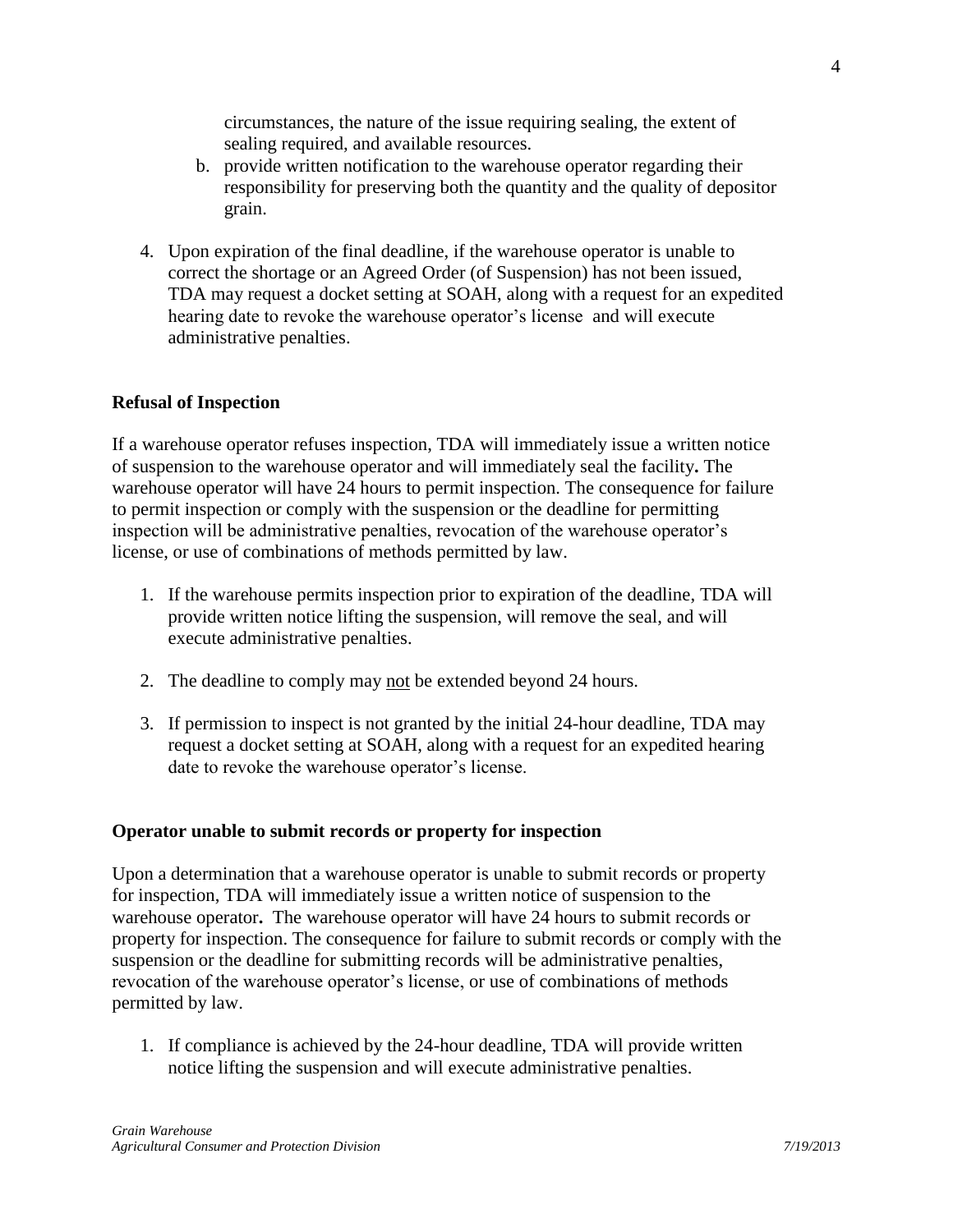- 2. If noncompliance is not corrected by the initial 24-hour deadline, regardless of whether or not an extension to comply is granted, TDA will:
	- a. determine whether sealing is appropriate to the circumstances and, if so, will use appropriate methods for sealing the facility given the particular circumstances, the nature of the issue requiring sealing, the extent of sealing required, and available resources.
	- b. provide written notification to the warehouse operator regarding their responsibility for preserving both the quantity and the quality of depositor grain.
- 3. The initial 24 hour deadline may be extended, either upon request of the operator or unilaterally by TDA. Each extension must be in writing, and be of duration no less than 24 hours or no more than 30 calendar days from the end of the initial deadline, with a maximum period to comply of 60 days, except as provided by TDA.
- 4. Upon expiration of the final deadline, if the warehouse operator is unable to submit all records and property for inspection or an Agreed Order (of Suspension) has not been issued, TDA may request a docket setting at the State Office of Administrative Hearings (SOAH) along with a request for an expedited hearing date to revoke the warehouse operator's license. If the warehouse operator submits all requested records and property for inspection prior to expiration of an extended deadline, TDA will provide written notice lifting the suspension and will execute administrative penalties.

## **Condition of warehouse or grain prevents inspection**.

Upon a determination that conditions of the warehouse or grain prevent inspection, TDA will immediately issue a written notice of suspension to the warehouse operator**.** The warehouse operator will have 24 hours for correcting any conditions that prevent inspection. The consequence for failure to correct any condition that prevents inspection or comply with the suspension or the deadline for correcting any conditions that prevent inspection will be administrative penalties, revocation of the warehouse operator's license, or use of combinations of methods permitted by law.

- 1. If compliance is achieved by the 24-hour deadline, TDA will provide written notice lifting the suspension and will execute administrative penalties
- 2. If noncompliance is not corrected by the initial 24-hour deadline, regardless of whether or not an extension to comply is granted, TDA will:
	- a. determine whether sealing is appropriate to the circumstances and, if so, will use appropriate methods for sealing the facility given the particular circumstances, the nature of the issue requiring sealing, the extent of sealing required, and available resources.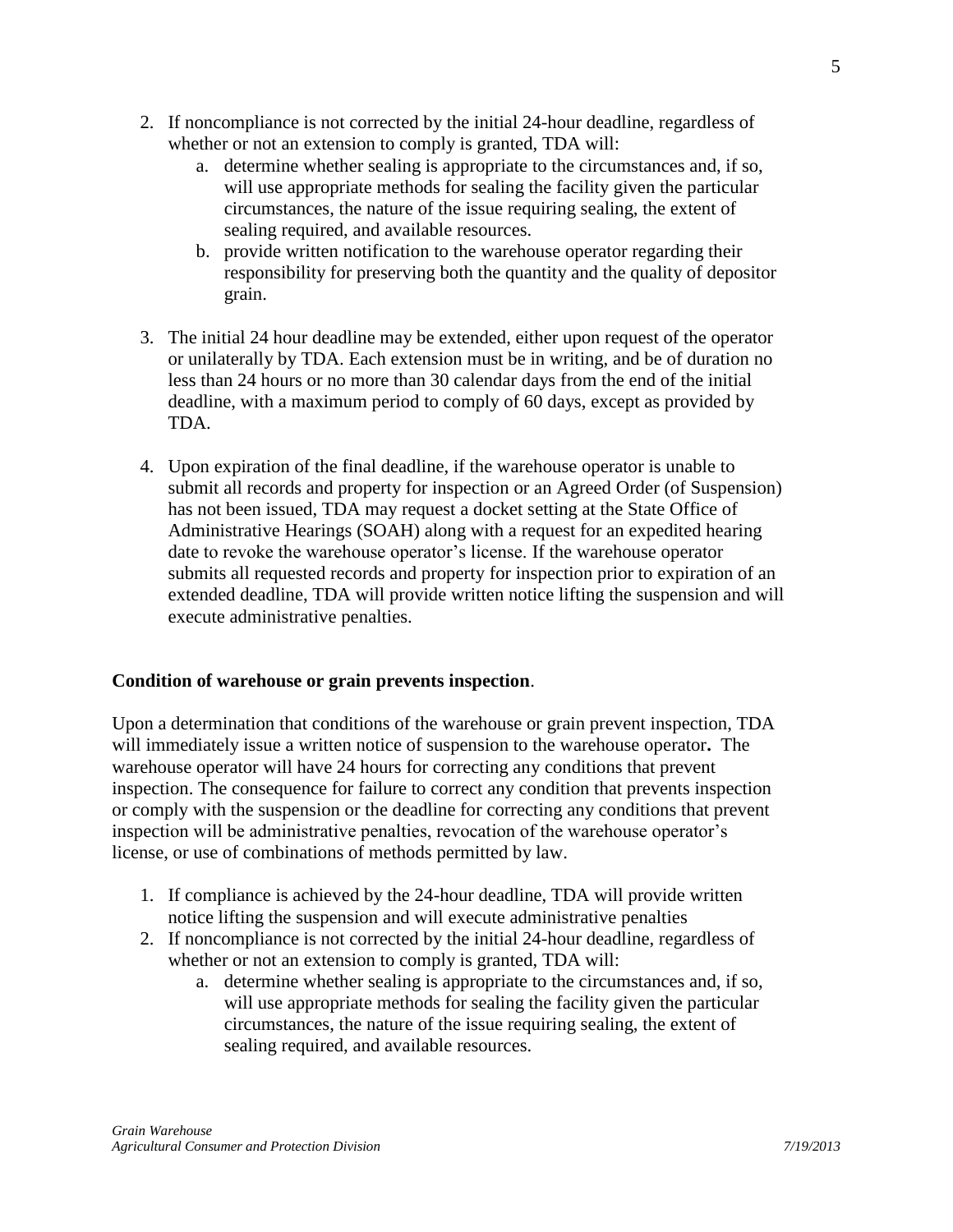- b. provide written notification to the warehouse operator regarding their responsibility for preserving both the quantity and the quality of depositor grain.
- 3. The initial 24 hour deadline may be extended, either upon request of the operator or unilaterally by TDA. Extensions must be in writing, and be of duration no less than 24 hours or no more than 30 calendar days from the end of the initial deadline, with a maximum period to comply of 60 days, except as provided by TDA.
- 4. Upon expiration of the final deadline, if the warehouse operator is unable to correct any conditions that prevent inspection or an Agreed Order (of Suspension) has not been issued, TDA may request a docket setting at SOAH, along with a request for an expedited hearing date to revoke the warehouse operator's license*.* If the warehouse operator corrects any conditions that prevent inspection prior to expiration of an extended deadline, TDA will provide written notice lifting the suspension and will execute administrative penalties.

### *Suspensions issued under [Section 14.083\(c\)](http://www.statutes.legis.state.tx.us/Docs/AG/htm/AG.14.htm#14.083) may include:*

### **Net Worth Deficiency with a Positive Net Worth**

Upon a determination that a net worth is below what is required by law, but still greater than zero, TDA will immediately issue a written notice of suspension to the warehouse operator. The warehouse operator will have 10 days to correct the net worth deficiency. The consequence for failure to correct the deficiency will be immediate sealing of the warehouse, administrative penalties and either an agreed order (of Suspension) or revocation of the warehouse operator's license.

- 1. TDA shall arrange for a facility inspection to be conducted within 48 hours, or at time TDA deems necessary, after the noncompliance issue has been identified to determine whether storage obligations exist at the facility or not.
- 2. The initial 10 day *deadline* may be extended, either upon request of the operator or unilaterally by the TDA. Extensions must be in writing, and be of duration no less than 10 business days or no more than 80 calendar days from the end of the initial deadline.
- 3. The *suspension* itself may be extended by TDA as necessary to the circumstances for a total period of no more than 90 days and in increments of no more than 30 days. The number of such extensions is limited only by the limit on total suspension time.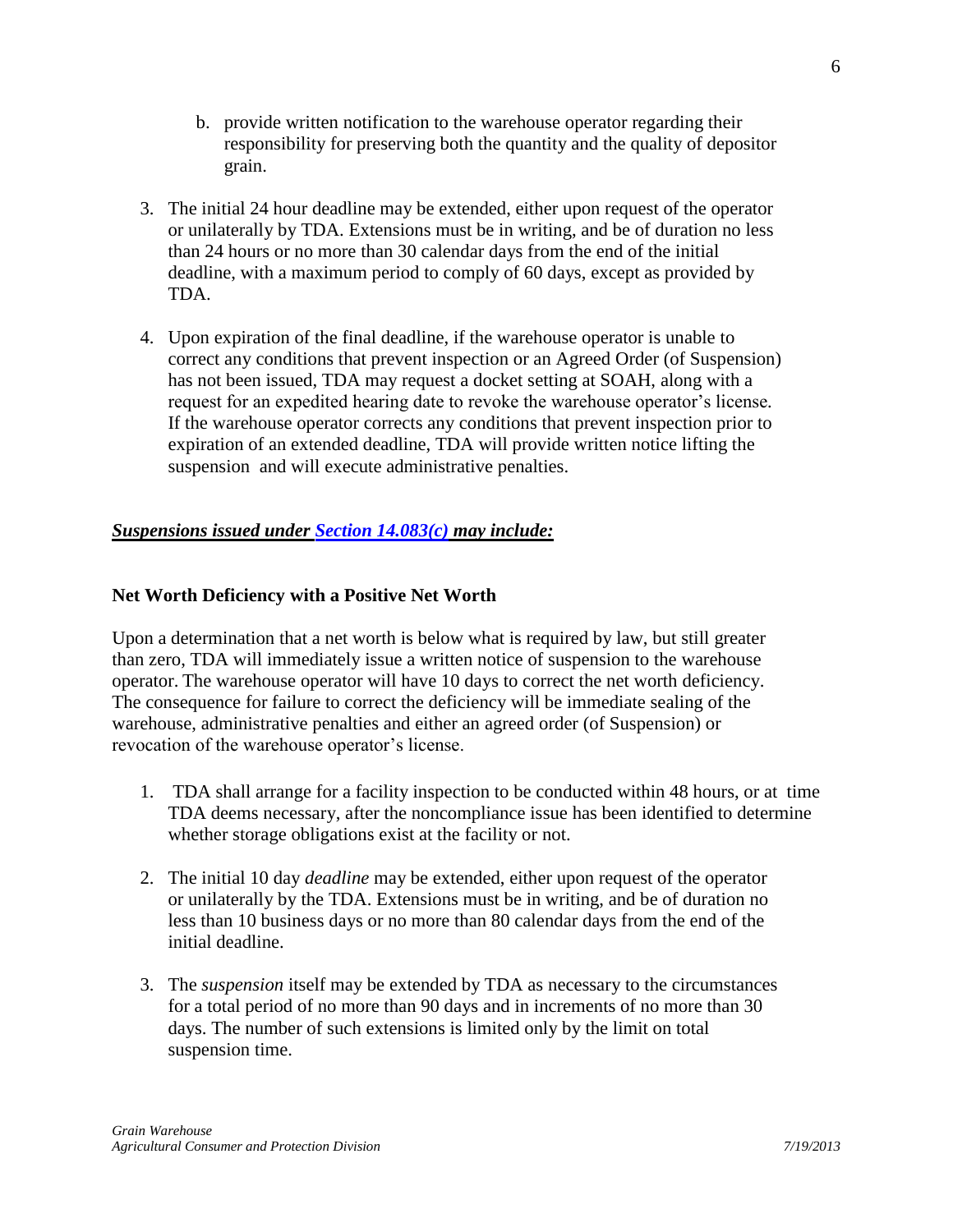- 4. If storage obligations exist, other than company-owned grain, at the beginning of or during the suspension, then TDA will:
	- a. determine whether sealing is appropriate to the circumstances and, if so, will use appropriate methods for sealing the facility given the particular circumstances, the nature of the issue requiring sealing, the extent of sealing required, and available resources.
	- b. provide written notification to the warehouse operator regarding their responsibility for preserving both the quantity and the quality of depositor grain.
- 5. If the warehouse corrects the net worth deficiency prior to expiration of an extended deadline, TDA will provide written notice lifting the suspension and will execute administrative penalties.
- 6. Upon expiration of the final deadline, if the noncompliance has not been corrected or an Agreed Order (of Suspension) has not been issued, TDA will request a docket setting at the State Office of Administrative Hearings (SOAH) along with a request for an expedited hearing date to revoke the warehouse operator's license. A suspension imposed under an agreed order has the same legal effect as an order issued after a hearing before the State Office of Administrative Hearings. Thus, although agreement to the order is initially still voluntary, the agreed order once issued renders the ordered suspension fully binding and non-rescindable. Depending upon the particular circumstances, a motion to dismiss the action to suspend may be filed with SOAH by TDA, if the noncompliance that instigated the action to suspend is corrected prior to issuance of a final order suspending the license.

## **Net Worth Deficiency with a Negative Net Worth**

Upon a determination that a negative net worth exists, TDA will immediately issue a written notice of suspension to the warehouse operator. The warehouse operator will have 24 hours to correct the net worth deficiency. The consequence for failure to correct the deficiency will be immediate sealing of the warehouse, administrative penalties and either an agreed order (of Suspension) or revocation of the warehouse operator's license.

- 1. The initial 24 hour deadline may be extended, either upon request of the operator or unilaterally by the TDA. Extensions must be in writing, and be of duration no less than 10 business days or no more than 80 calendar days from the end of the initial deadline.
- 2. The suspension itself may be extended by TDA as necessary to the circumstances for a total period of no more than 90 days and in increments of no more than 30 days. The number of such extensions is limited only by the limit on total suspension time.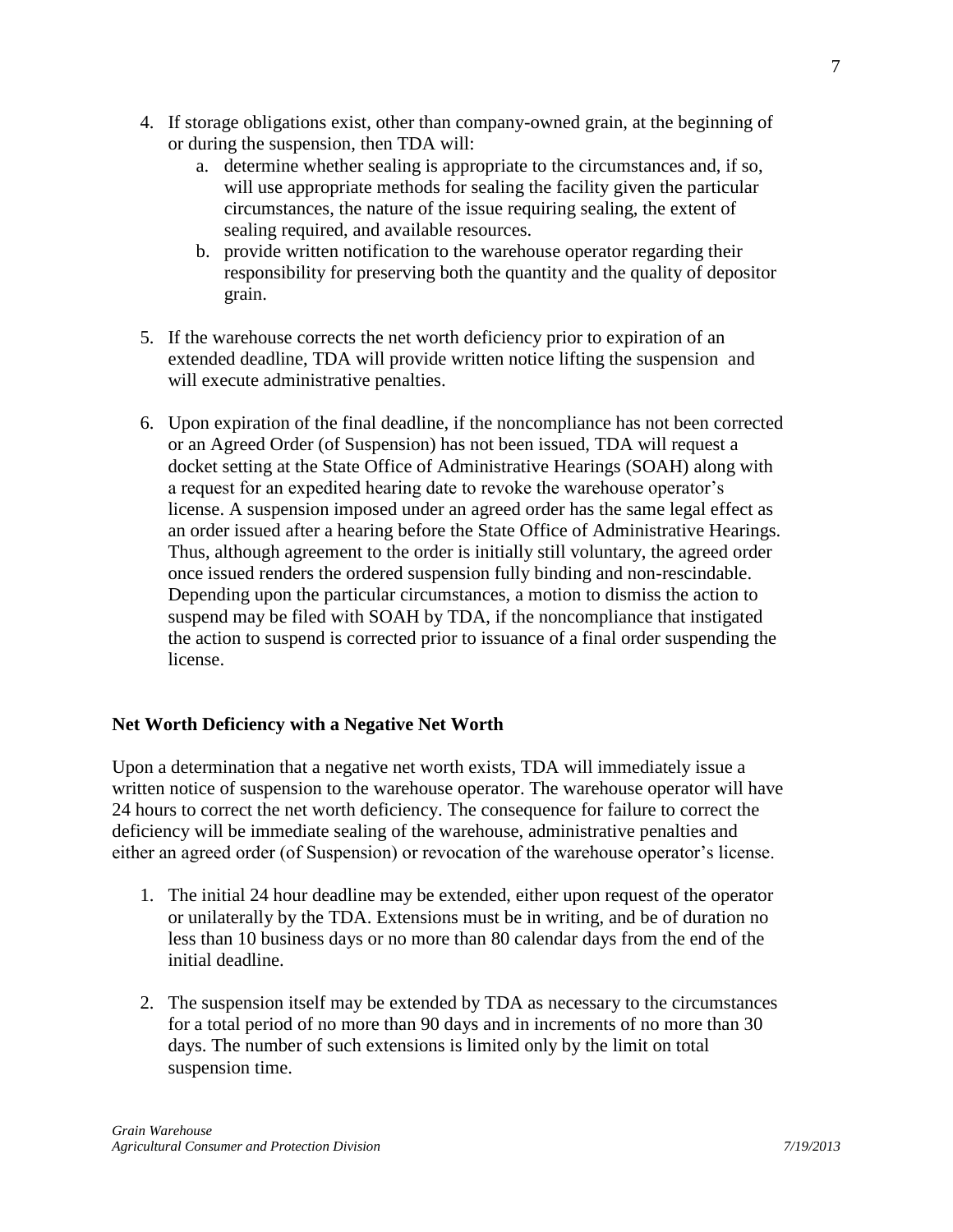- 3. If the warehouse corrects the net worth deficiency prior to expiration of an extended deadline, TDA will provide written notice lifting the suspension and will execute administrative penalties.
- 4. Upon expiration of the final deadline, if the noncompliance has not been corrected or an Agreed Order (of Suspension) has not been issued, TDA will request a docket setting at the State Office of Administrative Hearings (SOAH) along with a request for an expedited hearing date to revoke the warehouse operator's license. A suspension imposed under an agreed order has the same legal effect as an order issued after a hearing before the State Office of Administrative Hearings. Thus, although agreement to the order is initially still voluntary, the agreed order once issued renders the ordered suspension fully binding and non-rescindable*.* Depending upon the particular circumstances, a motion to dismiss the action to suspend may be filed with SOAH by TDA, if the noncompliance that instigated the action to suspend is corrected prior to issuance of a final order suspending the license.

#### **General Suspension for Other Situations**

Upon a determination that it is necessary to suspend a warehouse operator's license, TDA will immediately issue a written notice of suspension to the warehouse operator, specifying the reason for the suspension. The deadline for correcting the noncompliance will be stated in the notice of suspension and the amount of time provided will be determined as appropriate for the circumstances. The consequence for failure to correct the reason for the suspension or comply with the suspension or the deadline for correcting any conditions associated with the suspension will be administrative penalties, revocation of the warehouse operator's license, or use of combinations of methods permitted by law.

- 1. TDA shall arrange for a facility inspection to be conducted within 48 hours, or at a time TDA deems necessary, after the noncompliance issue has been identified to determine whether storage obligations exist at the facility or not.
- 2. The initial deadline issued by TDA in the written notice, may be extended, either upon request of the operator or unilaterally by the TDA. Extensions must be in writing, and be of duration no less than 10 business days or no more than 80 calendar days from the end of the initial deadline.
- 3. The suspension itself may be extended by TDA as necessary to the circumstances for a total period of no more than 90 days and in increments of no more than 30 days. The number of such extensions is limited only by the limit on total suspension time.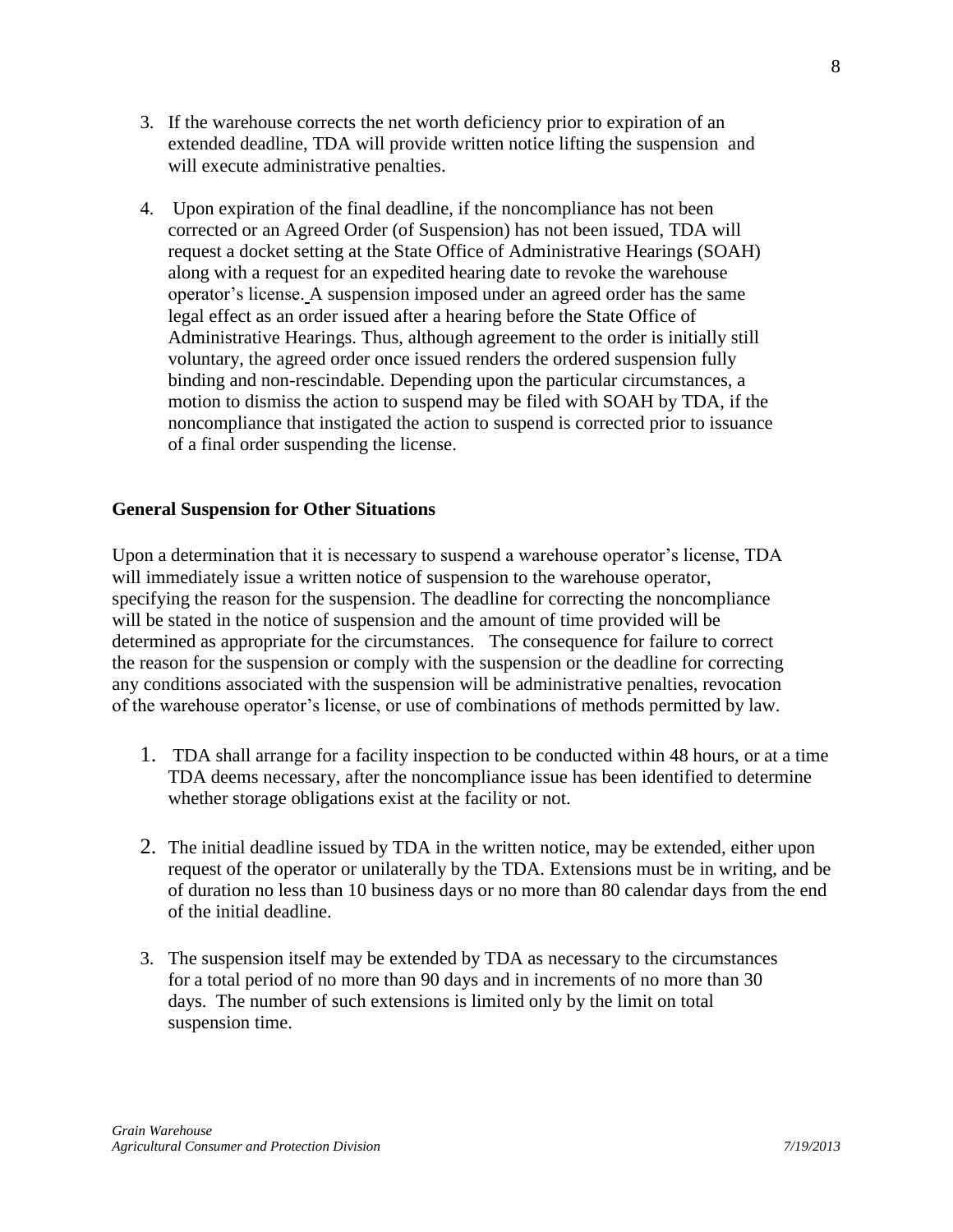- 4. If storage obligations exist, other than company-owned grain, at the beginning of or during the suspension, then TDA will:
	- a. determine whether sealing is appropriate to the circumstances and, if so, will use appropriate methods for sealing the facility given the particular circumstances, the nature of the issue requiring sealing, the extent of sealing required, and available resources.
	- b. provide written notification to the warehouse operator regarding their responsibility for preserving both the quantity and the quality of depositor grain.
- 5. If the warehouse corrects the noncompliance prior to expiration of an extended deadline, TDA will provide written notice lifting the suspension and will execute administrative penalties.
- 6. Upon expiration of the final deadline, if the noncompliance has not been corrected or an Agreed Order (of Suspension) has not been issued, TDA will request a docket setting at SOAH, along with a request for an expedited hearing date to revoke the warehouse operator's license. Depending upon the particular circumstances, a motion to dismiss the action to suspend may be filed with SOAH by TDA, if the noncompliance that instigated the action to suspend is corrected prior to issuance of a final order suspending the license.

# **Unlicensed Facilities**

For facilities which have not obtained a license and are not exempt from licensing (unlicensed facilities), TDA is authorized to issue cease and desist orders. While TDA attempts to utilize efforts other than cease and desist orders, as with suspensions and even in the absence of a cease and desist order, TDA may seal an unlicensed facility in whole or in part, seek an injunction against the warehouse operator, assess administrative penalties, enter into an agreed order with the warehouse operator, request that the Office of the Attorney General seek civil penalties, refer the matter for criminal prosecution, or use combinations of the preceding methods permitted by law.

## **Sealing of a Warehouse for Unlicensed Facility**

Facilities found to be operating without a license and do not meet the exemptions referenced by [Section 14.011](http://www.statutes.legis.state.tx.us/Docs/AG/htm/AG.14.htm#14.011) will be sealed in whole or part. TDA will follow the procedures below if the facility is found to be operating as an unlicensed facility without an exemption referenced in [Section 14.011.](http://www.statutes.legis.state.tx.us/Docs/AG/htm/AG.14.htm#14.011)

1. TDA will immediately issue a written notice to comply to the warehouse operator**.** The warehouse operator will have 10 days to submit required documents for a grain warehouse license.